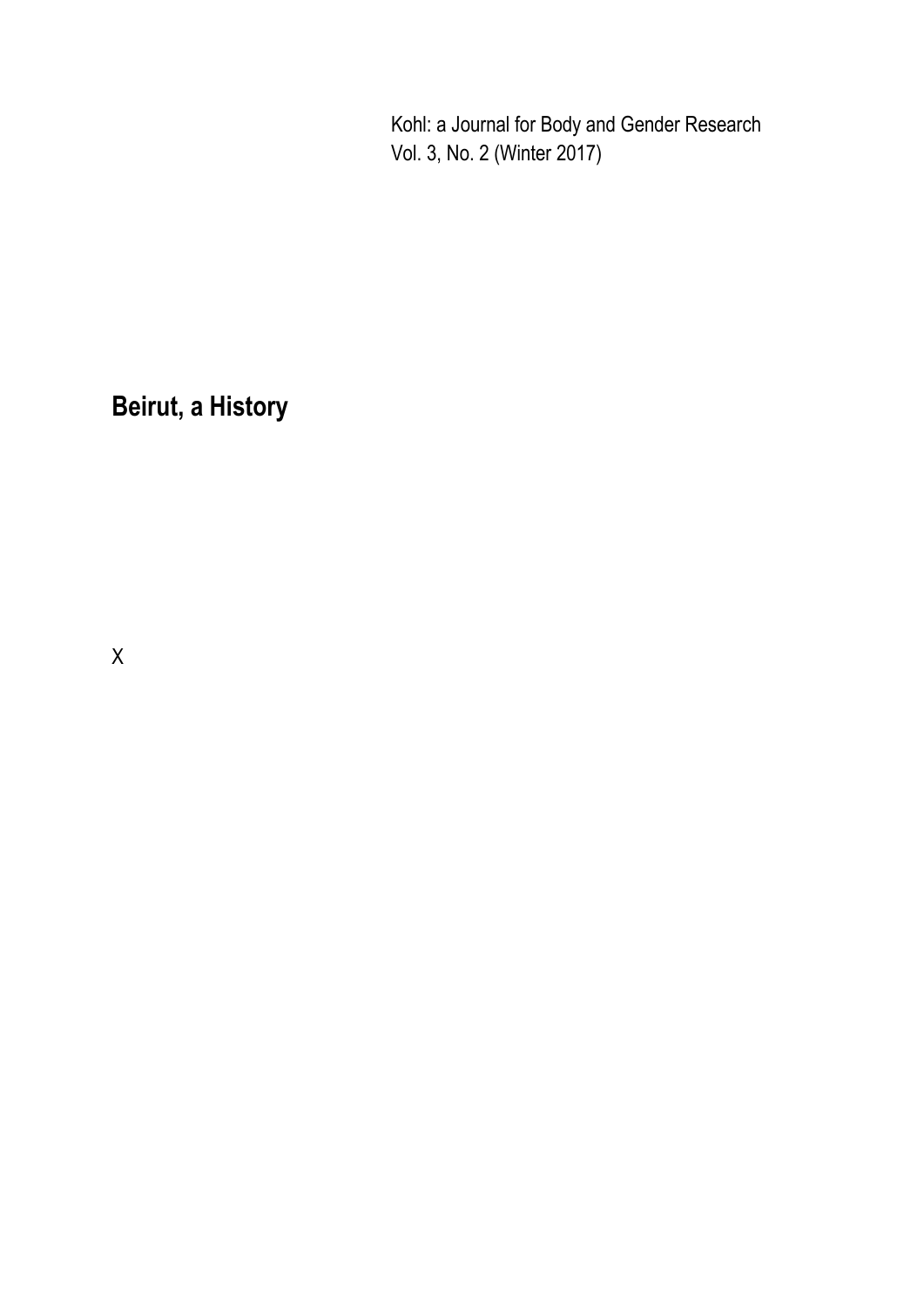174 **174 174 174 18** Tesire is memorable only when it reaches toward something to which it can attach itself; and the scene of this aspiration must be in a relation of repetition to another scene. Repetition is what enables you to recognize, even unconsciously, your desire as a quality of yours. Desire's formalism – its drive to be embodied and reiterated – opens it up to anxiety, fantasy, and discipline." (Berlant 20)

> "Our body takes the shape of this repetition; we get stuck in certain alignments as an effect of this work." (Ahmed, *Queer Phenomenology* 58)

> "The ability of the melancholic object to express multiple losses at once speaks to its flexibility as a signifier, endowing it with not only a multifaceted but also a certain palimpsest-like quality. This condensation of meaning allows us to understand the lost object as continually shifting both spatially and temporally, adopting new perspectives and meanings, new social and political consequences, along the way." (Eng and Kazanjian 5)

Much thinking on desire is embedded within writing on sexuality, love, gender, or eroticism. In this writing, the object of desire is human, the quality of desire is sexual, and the gage of desire is sexual pleasure. But if we are to take up Berlant and Ahmed's understanding of desire as only having a recognizable character through its repetition, reiteration and its stickiness, and if we understand desire to be a field that is socially and historically constructed, then surely we can imagine a more capacious relationality between desire, sex, and sexuality. After all, sex is a name we give to a physical act where multiple forms of transaction take place, pleasure being one. Can one not think, then, of sexual desire that is not in anticipation of sexual pleasure? Can we think these forms of desire outside of a discourse of injury at a time when the fulfillment of (particularly female) sexual pleasure is seen as a moral good – one that divides the world into liberated and repressed topographies of difference? What if the object of desire is not a person at all, but is rather something that person has, an affect or a memory that one can orient themselves towards through sexual contact? Lauren Berlant has written that "On your behalf, in an effort to release you from abandonment to autoeroticism – or, more precisely, to restore your autoeroticism to sociability – your desire *misrecognizes* a given object as that which will restore you to something that you sense effectively as a hole in you" (76).

There are many holes in any given person's life. These holes, or gaps that one experiences as in need of filling or addressing, are not only sexual or romantic or love-oriented. Indeed, the primary desire (or hole that is experienced as in need of being filled, as it were) may be oriented towards something not contained by a human body at all: it could be a desire for history, for grounding in place and time, for intensity. It could be a desire for power or knowledge. In fact, sex may not be physically pleasurable at all, but that may not mean that it is devoid of desire. Moreover, sexually pleasureless does not have to be an expression of "thwarted" desire (desire doubled back onto itself), a practice of false consciousness (what is often rendered "being closeted" or internalized homophobia), or an in-retrospect insincere desire. These statements represent a distilling of both desire and pleasure to their sexual registers, one that is perhaps necessary to produce the "truth" of sexuality (Foucault 1984). But there are desires that do not accumulate and produce a reiterative orientation towards gendered bodies – an orientation that we call "sexuality" – even if they are often routed through sex. While they may not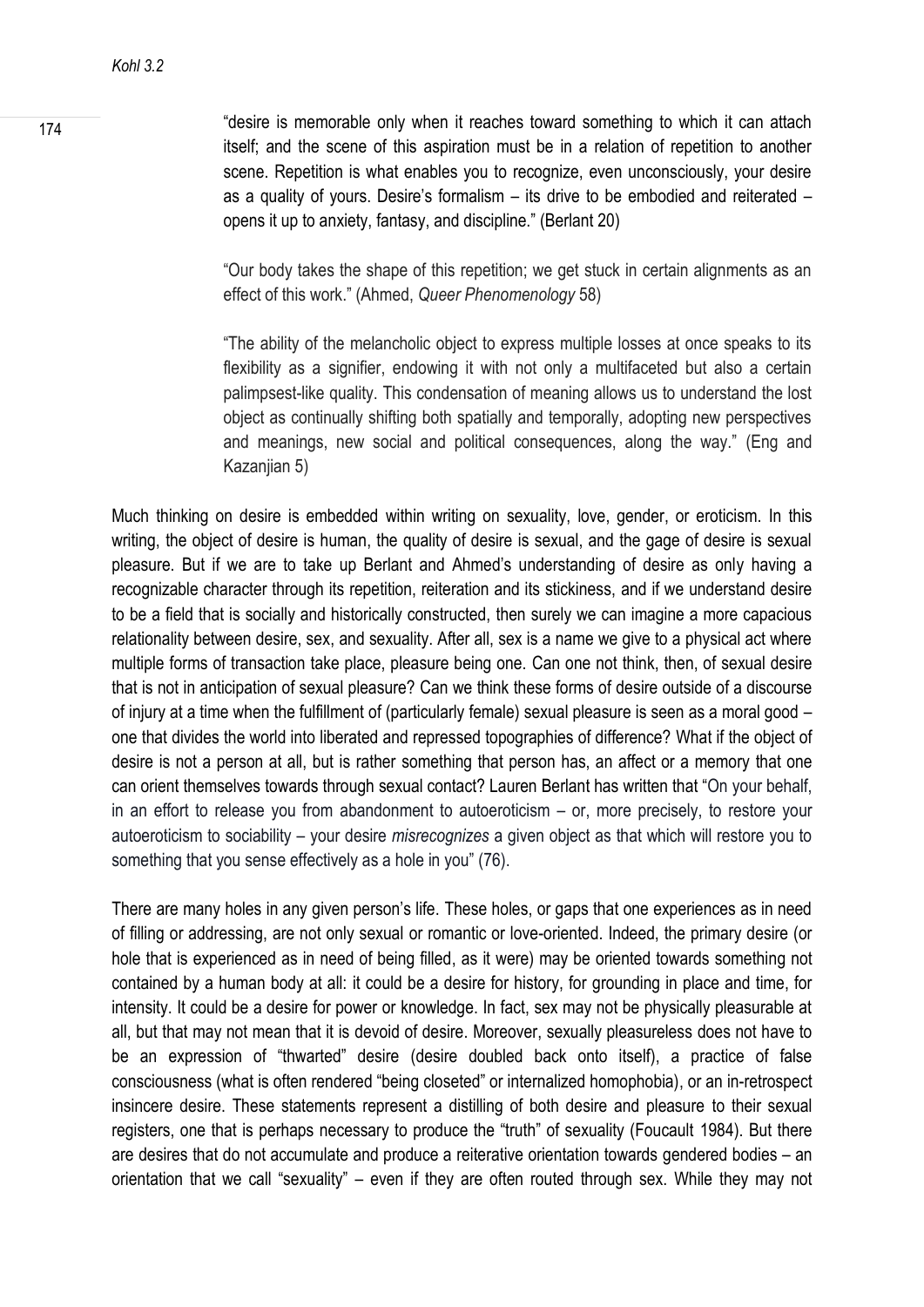produce sexuality, these practices of desire can still produce orientations – towards objects, discourses,  $\frac{175}{175}$ histories, emotions, and towards others and oneself.

I was twenty when I started noticing that my patterns around sex and love primarily orbited women. In repetition, my desires began to congeal – and desire seemed to stick better and more securely to other girls, to paraphrase Sara Ahmed ("Orientations" 563). I had already fallen in love with a woman and had learned how to have sex with a female body. It was only when it happened again (and again) that I felt something begin to settle, and it was terrifying. It felt as if I risked a temporal rupture, that the days from then on would be a radical departure from those that preceded it. I could no longer recognize the future or myself in it. When I began sharing this information with those around me – that my desire for intimacy and sex had become harder, narrower, and stickier, it coincided with me starting to use the word "gay" as a placeholder for this compulsive repetition; their unsolicited advice was almost uniformly simple: "Leave."

I told my sister one night as we were watching television in our pajamas. After assuring me that my sexuality was not a problem for her (*really*), she said, very confidently: "you shouldn't stay here." In that moment I hated her. Only six years ago my mother repeated this advice, reversed, when I finally told her what I was: "Stay in America. It's better over there. What kind of life can you have here?" At the age of twenty, placing myself under the sign "gay" performed an unbearable difference. The older and queerer I get, the more I realize that so much of this advice, though well-intentioned, had as much to do with those who were giving it as it did with me. My absence was less of a rupture to the family than my physical presence as a daughter or sister who deviated from a heterosexual path (Ahmed, *Queer Phenomenology* 20).

It made sense. I had a U.S. passport – I had freedom of movement. The imagined life of a "gay" female in Beirut in the year 2000 was not exactly positive. Before I had used the word "gay," friends and family members had known of my consumptive and multiple habits and desires. I was perhaps naively surprised: in my mind, I was naming a pattern of emotional and sexual attachments that highlighted experiences with female-bodied persons, but that was neither predictable nor settled. It was nothing that my sister did not already know, for example. It seemed to me, then, that they gave too much power to naming.

It was easier than you would think, living with unsettled desires in Beirut. The late 1990s felt like living on borrowed time, and I had the money and the freedom of movement that such borrowing required in a post-war third world city. I was a pretty girl whom men liked and who liked that those men liked her – I enjoyed playing with desire. I used it as a balm. As long as I continued to be recognized by men, I felt much more confident in my interactions with women. Part of me must have hoped that their recognition would stick – that their desire for me would keep me tethered to a world so familiar and comfortable and fluent. A life so ordinary. Today, I teach my students that this world is called "heterosexual privilege," or "compulsory heterosexuality."

I still sometimes display myself in that way – holding someone's eyes to mine in a crowded room – touching arms and hands during conversation – moving my body in ways that demand attention. I still enjoy playing with desire, its surprises and its reversals. Sometimes, the exercise is so simple that it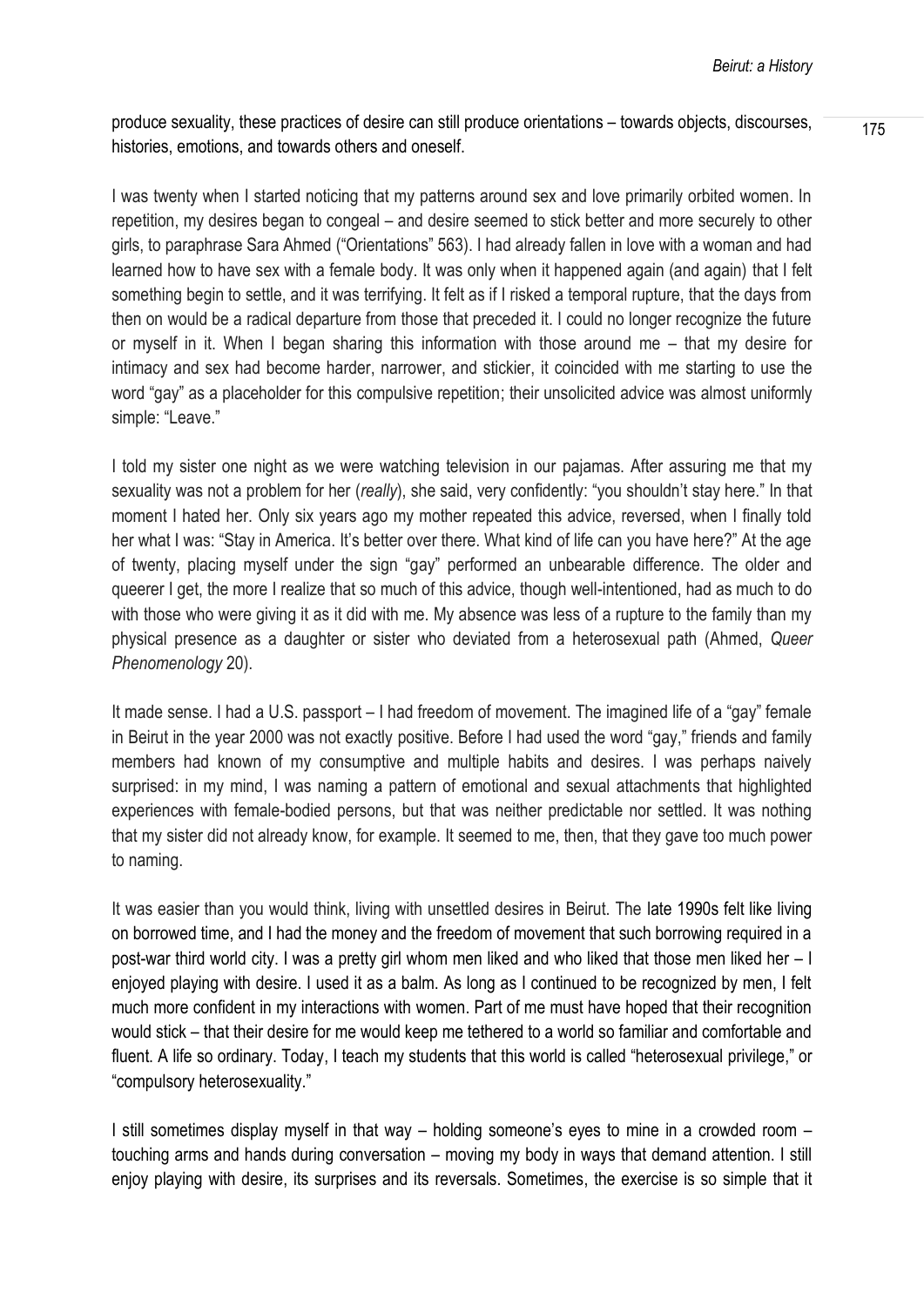$\frac{176}{176}$  makes me laugh: wear a dress, put some makeup on, and see what happens. I get off on male desire – my sexual experiences with men have always seemed narcissistic and masturbatory. I don't enjoy their bodies. But I enjoy their want of my body. This is desire for male desire, not desire for men. I take from these encounters alternative versions of myself, the power of the possibility of sex, their image of a woman who is attractive. I take from them, perhaps, a performance of gender. These desires are neither reiterative, nor do they have a social life (they are not easily lived as heterosexual privilege). They do not stick or condense into sexuality (as an inclination towards embodied gender). Delinked from the anticipation of pleasure or the truths that sexual pleasure is supposed to reveal, the possibilities of transaction and play within a field of desire proliferate. Here, desire is not sovereign, and neither is the desiring body. Instead, in this framework, desire is a dense social field, not an affect, sensation, or need that emerges from one person and attaches itself to another(s). In this social field of desire (I am not naming "hetero" or "homo" desires), heterosexual and male desire are privileged sites. Queer "orientations" are just that – orientations towards others within this masculinist social field of desire (Ahmed 2006; Butler 1990; Lorde 1978). Announcements of desire rely on that larger field for intelligibility. Desire – reliant as it is on others and constituted through other forms of relation (such as class, race or, in Lebanon, sect) – is never alone, although it may often feel lonely.

Bringing together poststructuralist and psychoanalytic theorizations of desire, Judith Butler has suggested that heterosexual melancholy emerges from the foreclosing of homosexual desires – a foreclosing that produces and haunts heterosexuality (89). In similar ways, she has suggested that homosexual melancholia marks excess that cannot be contained within homosexuality. But if "The ability of the melancholic object to express multiple losses at once speaks to its flexibility as a signifier," (Eng and Kazanjian 5), then the loss entailed within sexuality is not, and perhaps is not primarily, sexual. Desire, as a field that is constituted through and constitutes gendered, classed, racialized, and sexualized bodies, objects, and affects as always in relation to each other, has a locatedness – a stickiness in time and place – that cannot be uprooted. What if we were to emphasize the historical, political, and economic histories and contexts that produce any given field of desire? If the losses and pleasures entailed in turning away from the "hail of heterosexuality" (Ahmed 2004; Freeman 2010) are refracted across historical, racial, gendered and classed difference, and if heterosexuality itself is not the same thing everywhere all the time, then why assume that the condition of possibility for queer subjectivity is the reiterative turning *away*? In Lebanon, for example, turning towards male desire, or hailing oneself into it, can often provide needed currency in a heterosexist and masculinist sociopolitical space. What kind of body is being produced when one hails themselves into heterosexual orientations of desire, not for pleasure or truth or as an exercise in false consciousness, but rather, to make queer life livable? To pause on such historical and ethnographic difference is to call into attention the unmarked nature of much of queer theory.

One night in 2005, I received a phone call telling me my "fiancé" had been arrested for public lewdness in a posh area of Beirut. I have never been engaged or married to anyone, but I knew, almost instinctively, that my fiancé that night was my best friend and that the public lewdness in question was related to male-male sex. I knew that I had to show myself at the jail – and I knew how to show myself. In a short skirt, cleavage, heels, and an upper class haughty affect, I made myself available for an internal security officer's interrogations about my fiancé and our relationship. I made myself available for his desire. I actively and consciously turned when hailed by it – perhaps I even called myself into it. I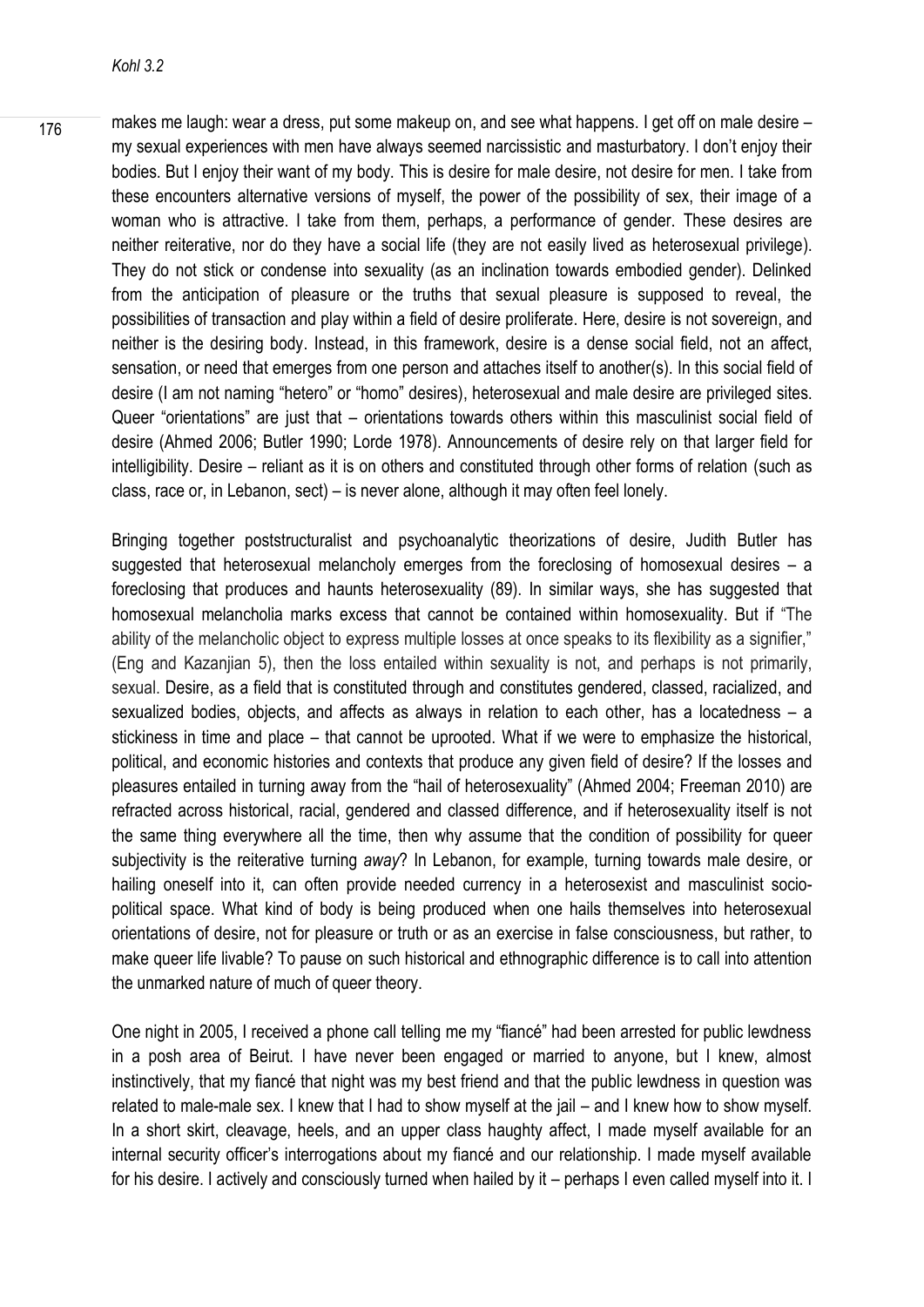performed for him, and I felt strong and confident doing it. It meant my friend was someone (a man)  $\frac{177}{177}$ who could have the woman that the officer wanted but could not have because he was from a different social and economic world. My body, my gender, my socio-economic class, and my welcoming of male desire while maintaining a "proper" (not too available or "easy") orientation towards it – these were performances directed at the thickness, riskiness, and multiplicity of desire. I was positioning myself, and my fiancé, within a field of desire where orientations around sect, race, class, and social status were intractable from orientations around gender and sex.

This positionality, or this turn towards heterosexual desire, allowed for alternative narratives for sex between men, and introduced doubt into what the police officers "saw" in that parked car that they named sex (Povinelli, 2006). That perhaps this was not a homosexual sex act, but rather an intense practice of the homoerotic. A new description was offered: these men were not homosexual because they were pleasuring each other; they were just horny guys who had worked themselves up talking about women and how large their penises were. In fact, that night, it seemed that the officers and myself were insisting on the non-fixity of desire – that sexual acts do not necessarily express a deepseated truth about a person's identity. While the act that police officers saw had not changed (two men with their hands around each other's penises), there was now doubt as to *what* they had seen. The new description of the "homoerotic" rather than the "homosexual" may not seem convincing, but it didn't have to be. It allowed for enough movement – enough possibility – for the privileges of class to take over. As one of the officers told me, perhaps in order to convince me of my own engagement to someone caught with his pants around his thighs, "a man like that, I knew there must have been some kind of mistake."

My fiancé of that night and I have known each other intimately since we were teenagers. We are both comfortable using the word "gay" as shorthand for the directions of our sexual desires, and we largely came into this sticky category together, alongside a social scene that emphasized physical, emotional, and psychological intensity – a scene that emerged in post civil war Beirut. To circulate this statement into larger context: Lebanon was locked in a civil war that was punctuated by military invasions and occupations from 1975 to 1990. By the time that those around me were saying the word "post-war," I was twelve years old. Too young to remember much detail, but also too young to remember a "before." When the war ended, so did public conversation about it. We simply woke up one day and were told an accord had been signed and that there was "peace."

In the 1990s, bars were everywhere, nobody checked IDs, and everything was possible. An evening, especially for those of us who had pocket money and felt comfortable inhabiting elite spaces of consumption, might begin at Pacifico or Monkey Rose or Smugglers Inn or BO18, and end with a bonfire, greeting the morning somewhere on the shores of Jbeil – an area I had that was off-limits a couple of years earlier because it was on "the other side" during the civil war. There was also Acid and Orange Mechanic and Babylon and the rest of it. For my friends and myself though, it was mostly Acid – a club that was often touted as Lebanon's first gay bar and the first openly gay club in the Arab Middle East. At Acid, everything and everyone was on display and the possibilities seemed endless. This was before management removed the bathroom stall doors and before they posted a security guard there to police the illicit couplings, both sexual and narcotic, that had made those piss-reeking rooms ours. There we were, dancing and beautiful and young and sparkling with glitter and the male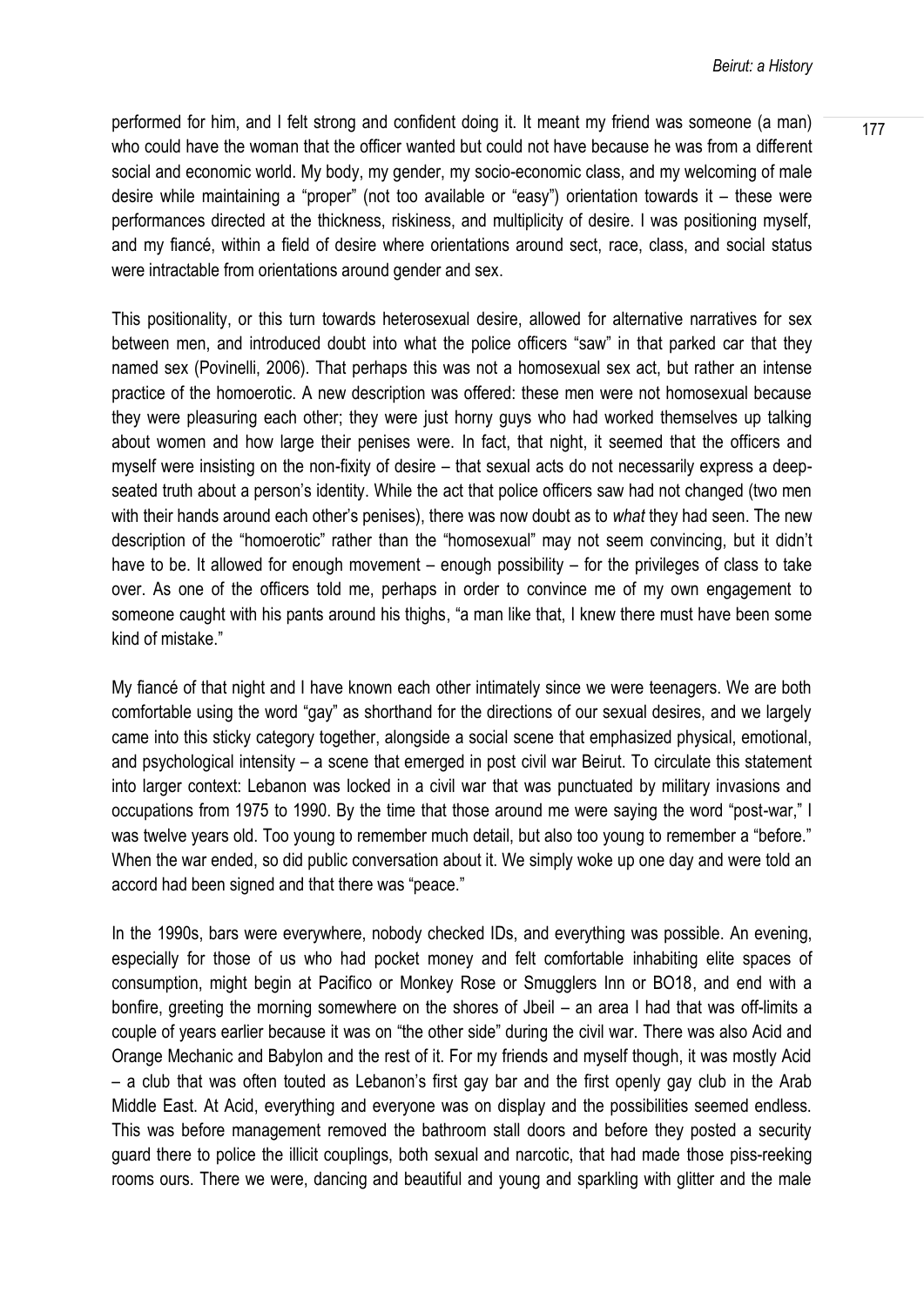$\frac{178}{178}$  and female bodies that pressed against each other in no particular patterns. And that was the point: there we were. Of course, now I know that we were particular: our parents gave us money and freedom. They didn't ask where we were and it was fine to sleep outside the house. We were all cisgendered. We could give the police an alternative narrative as we coupled up heterosexually when they engaged in a raid in order to gather the club owner's bribes that were perhaps late that month. In these spaces, we played with desire.

There were also house parties. There, drugs – all rolled and lined and pretty and sitting on silver trays – were offered in much the same way as our parents used to lay out trays of cigarettes for guests. For a time, a hit of heroin cost less than a beer at a bar and everybody believed that needles were what were *really bad* – an unspoken red line that separated us from "them." At these parties there was so much music, reverence, and anticipation. Sensation was all that mattered. This was typical college-aged behavior, but with the force of teenagers who had spent too much of their lives with family in hallways or underground parking lots hiding from bombs or snipers or raids, not fully understanding the terror in our parents' faces but *feeling* it. Knowing it.

It is hard to explain to anyone who wasn't there. Nights that took us all over the country in search of a particular drug or high, weekend parties where sexual groups formed and re-formed without discernable patterns. There was so much dancing, so much arguing, so much sharing of personal histories and turmoil, and so much love. Any one person could find himself or herself inclined towards another, and none of us were shy about those inclinations. We did not assume that our nighttime activities would reveal something to us the next morning. We were not interested in bolts of lightening or selfawareness. We were acting with an intensity that couldn't be explained by any description of hedonism, drug abuse, trauma, or sexual experimentation. In fact, I don't remember ever having a tortured conversation about sexuality – whether mine or others' – during those years. Most of our conversations – those that have stayed with me, were about our experiences of war, destruction, and the furious pace of reconstruction – a process that was erasing so many of the signposts of our lives. There was no public discussion of the war. It seemed as if everyone was desperate to forget the over 150,000 dead and 300,000 maimed, the mass graves and massacres, and the checkpoints and the physical demarcation of a country into militarized spaces invested in the destruction of the other.

At these parties, in these couplings, we learned about the country and sutured together a history: I learned what my lover's childhood in Kaslik was like, and, for the first time, I experienced sympathy for anyone living on "the other side" of a war. She told me of a week where all her family had to eat was chocolate, and I shared a scene I witnessed of my father fighting with his cousin over three loaves of bread that were supposed to feed two families. She told me of a night when the Lebanese Forces raided their apartment and stayed up all night drinking their alcohol and looking to collect a "tax" from her mother – I told her of how I used to fantasize about shooting a machine gun at the entrance of my apartment in order to fall asleep. My best friend and I, the same relationship that would be produced for a night as an "engagement" years later, would get high, play music, take our clothes off, and trade stories about the war time engineering skills we had learned, he in Dahieh and myself in west Beirut. As naïve as this seems now, at the time I was shocked that they were the same skills. We spoke about all the games we would play in makeshift bomb shelters, about the bodies we had seen and smelled, and I shared with him how, years after the war had ended, I couldn't get used to routine. Sometimes, we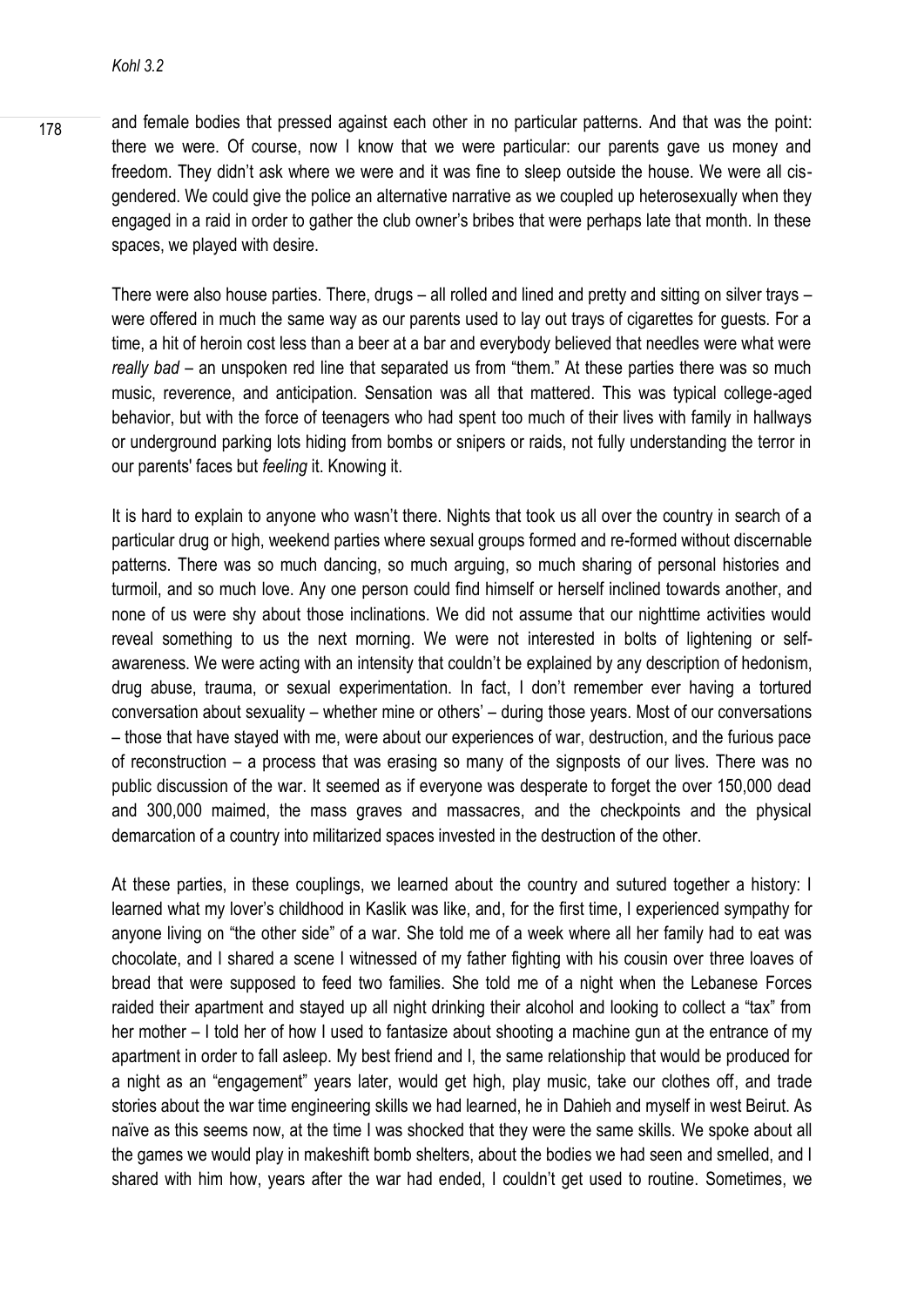would make out, and I wanted the feel of his skin and the smell of his breath – it provided me with  $\frac{179}{179}$ comfort, with stillness, with the understanding that we were alive and that the past had actually happened. We were both beginning to use the word gay, but that never stopped us. There was desire: we wanted, and needed something from each other.

My core group of friends has remained unchanged – sometimes, we spend days reminding each other that all of these histories did happen, that when we were teenagers we were convinced that life could not contain us, that our desires, our propulsions and compulsions and inclinations were much too large and urgent for the world that was given to us.

Today, almost two decades later, most of this group has arrived into categories. We are more or less well-adjusted professional adults. We are gay, we are straight, we are married with children, we are single, we are monogamous, some of us are still looking, others have decided that desire should never stick to one singular person. But when we get together, we trace our travels from there to here. We speak of the past as liberating and as creative, as filled with contradictory steps and open-ended questions. We laugh at ourselves for how predictable we seem today, how ordinary. How small.

"Homophobia" makes sense in today's Beirut (especially in particular areas of Beirut) – it is part of a lexicon hard-won through activism and through tragedy. This naming aggregates aggressions that might also be understood as gendered or racial or economic. For example, the sign "homophobia" is the marker most use to describe incidents where working class or racialized migrant laborers engaging in male-male sexual behaviors are attacked or brutalized. Perhaps this is not surprising given the everydayness of violence (sexual, physical, psychological) directed against migrant labor (including "domestic labor") or refugee populations. With the description of "homophobia," the ordinariness of these assemblages of violence are marked and routed through gay rights groups, organizations, and discourses that are positioned differently than those that work on sexual and racial violence among racialized and classed vulnerable populations.

As a description of intentionality propelling action, homophobia requires and produces a homosexual body as the primary marker, or site, of aggression. It requires a world of fixed desires, and an understanding of desire itself as anchored in the gendered body. A discourse on homophobia, connected as it is to gay rights struggles, also requires a past, an archive of injury and of thwarted desires that can now be named and redressed (Rupp 1999). Heather Love has explored this affect as "feeling backwards" (2007). Love writes that the search for queer lives and histories emerges from a desire for historicity that cannot be disarticulated from violence and tragedy, particularly because expectations of violence and tragedy continue to structure queer life (32). These expectations, however, structure many forms of embodied life across national, racial, and classed lines. One could easily imagine replacing, for example, "Palestinian life" for "queer life" in Love's sentence. To live otherwise, with the expectation of safety or happiness, is an unattainable ideal for much of the world. (Berlant 2012; Halberstam 2005)

To live in Lebanon – a country pockmarked by civil wars and military invasions – is to also live in anticipation of violence and tragedy. The precarity of queer life is not exceptional in this socio-political space: it is additional (Mikdashi and Puar 2016). Sectarianism is the discourse most often used to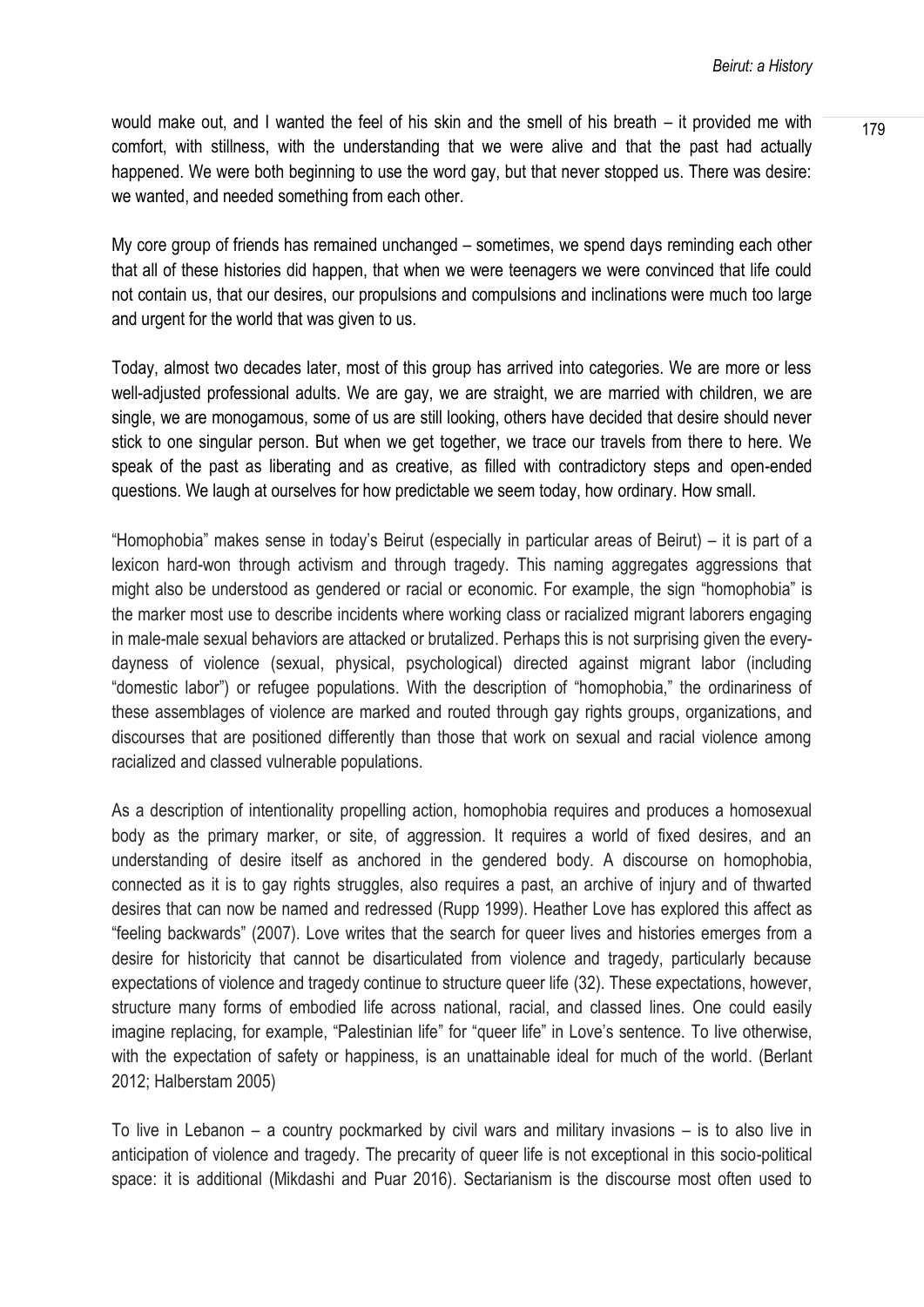180 describe this history of violence. The hegemonic nature of a discourse of sectarianism flattens much of the complex and contradictory nature of violence in Lebanon – and it assumes that sectarianism itself is transhistorical (Makdissi 2000). In ways similar to homophobia, sectarianism is understood to be a violence that is directed against embodied identity – one is killed or injured because of *who* they are. Like the naming of "homophobia" to describe a violence that is multifaceted, the corpse that is a sect is produced through the recognition of its killing as "sectarian." Both anti-sectarian and gay rights activists use sectarianism and homophobia to describe past violences and injuries – an anchoring in the past propels us into the possibility of a new future. Because civil war violence has been marked as sectarian, anti-sectarian activists desire secularism as that which will deliver peace. Because racial, gendered, and classed violences have been marked discretely as "homophobic," gay rights activists desire a future time that is different than the past, one where they can be who they always were.

The interpellation of history into sectarianism or homophobia forecloses alternative descriptions of violence and the political futures those descriptions may have had. In doing so, they can produce a melancholic orientation towards the archive, towards what Foucault has called "insurrectionary knowledge" – histories that cannot be contained by sectarianism or homophobia. A melancholic orientation towards an archive is, perhaps, one that grapples with "continuous engagement with loss and its remains. This engagement generates sites for memory and history, for the rewriting of the past as well as the reimagining of the future" (Eng and Kazanjian 4). While a melancholic orientation towards an archive may produce different significations or new descriptions with which to describe past actions, these descriptions remain insurrectionary and do not rise to the level of "discourse." Perhaps in the act of orientation, the archive, routed as it is through the researcher, is itself melancholic.

The use of sectarianism or homophobia as descriptors of the past may help us, as those that are invested in political change, make sense of our world. They provide a logic or pattern to indeterminate but spectacular violence that is both world-making and world-breaking. They promise that our sectarian, heterosexual, and homosexual bodies have historical, local, and spatial precedent – that in working against today's sectarianism or homophobia, we are addressing a historical wrong, we are honoring the dead, and perhaps redeeming them. But "sectarianism" or "homophobia" are not passive descriptions. They actively intervene in the world, and they both announce and perform the presence of a marked (through sect and sexuality) and violated body.

Years ago, I sat with my girlfriend at the time on the Corniche. We were facing each other, talking over cups of coffee. A man walked by and shouted the word "lesbian" loudly, in English. My (much) younger girlfriend shouted back at him, but I felt completely untethered. I had been called names before ("dyke" seems to be the preferred term), but only in the United States, and never in Lebanon. At that moment, I wanted to hide – I felt as if some secret pact between myself and the city, between my past and my present, had been broken. On Beirut's streets, I have been called fat, stupid, and a slut – but never anything related to sex that wasn't an instance of (heterosexual) sexual harassment. And yet there I was, in my late twenties, being publicly insulted as a "lesbian" for the first time in Beirut as I sat facing my girlfriend drinking a cup of coffee.

I have engaged in many practices that could be understood as "sex in public" in Lebanon. I have "taken care" of a boyfriend who whispered his desires to me through the metal grate of a confession box. He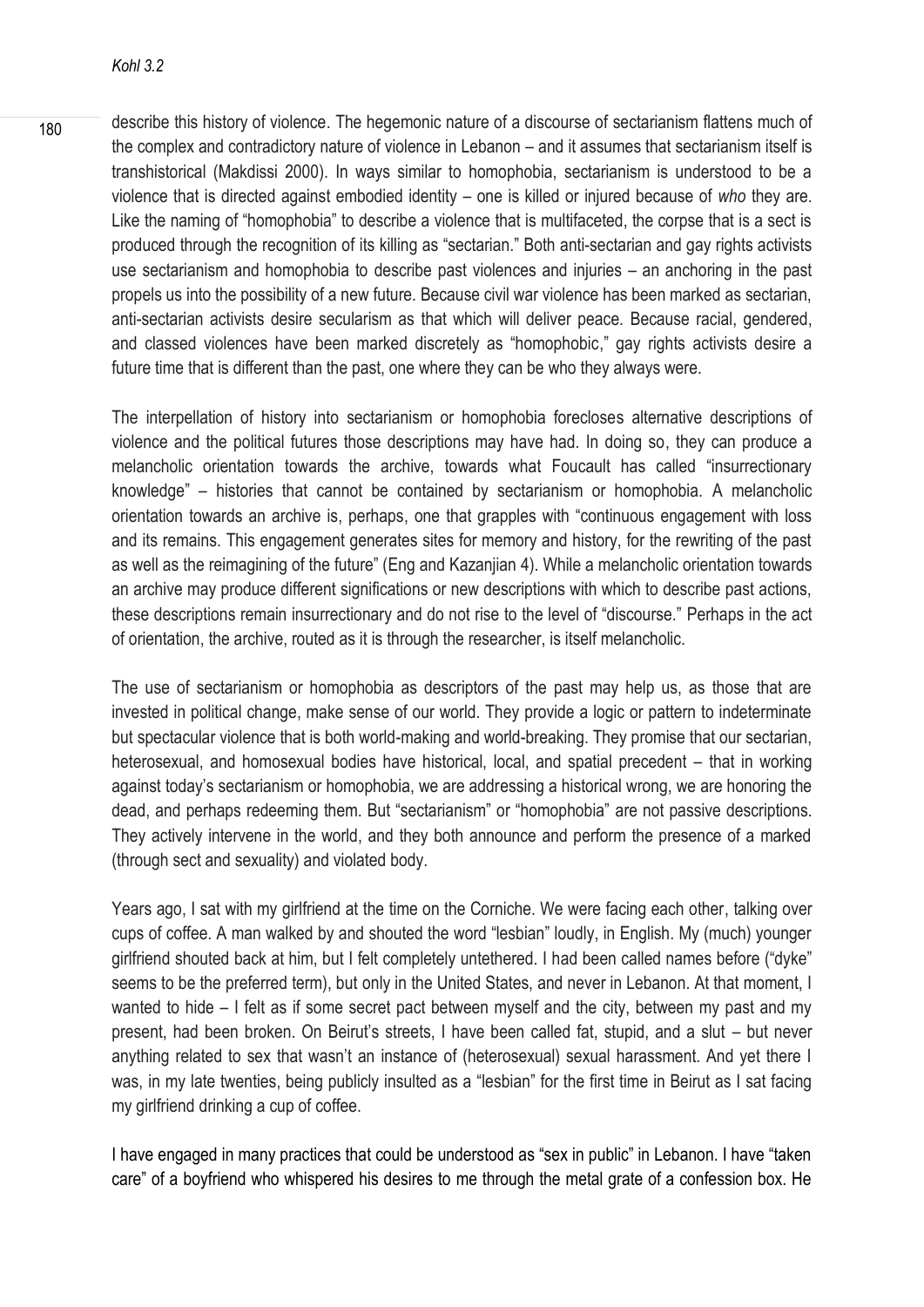was wearing priests' vestments that had been left at the altar, and I walked from my side of the  $\frac{181}{181}$ confession box to his. It was almost midnight and we were at the church in Harissa. It was the first time I had been to a Maronite church, and the first time I had been to that area, which is a stronghold of civil war factions that I grew up hating and being terrified of. That night, my fear and excitement of being caught had as much to do with the trespasses of sect, history, and war than it did with religion or sex or the space as a "church." I felt strong and defiant in that confession box, but it wasn't a sexual catharsis I was experiencing.

I have coupled with men in the backstages of Masrah al Madina, Picadilly, and my university theater. In abandoned buildings slated for demolition, in brand new soulless shopping malls that were built at the turn of the decade, on the roofs of buildings pockmarked with bullet holes and filled with strangers – these were spaces where I learned about my body. I had sex with a girlfriend in the parking lot of a well known fast food restaurant near the site of an infamous massacre that had pitted "her side" against "mine," on the hard ground of an open campground under stars that were moving so fast I felt I was flying, in too many backseats of speeding cars on highways cutting across the country to remember, and of course, in the sea on those hot Lebanon summer days. One night, a man told me of how his father died while convalescing in a hospital, collateral damage when an explosive went off on his hospital floor in a failed assassination attempt aimed at a militiaman also convalescing at the hospital. We were walking on the corniche past midnight, drunk and high and happy to be together. I led him to a railing, pressed against him, and guided his hand under my skirt and inside me.

As improbable as it may seem, I never got caught.

It is tempting to view these past experiences as either revealing truths about sexuality or tracing the stumbling of sexuality as it unfolds into a direction – as sexuality "acting out" in a desire to become fixed. This particular sexual history happened before I was twenty-one, after I had started using the word "gay" and before I moved to the United States in order to be, as I was told by those around me, a lesbian. I have now primarily lived in New York City for twelve years and have never engaged in behavior that might be described as "sex in public." I never felt the desire to own, or to claim, NYC as my home. I have not felt the desire to be rooted in place and time, a desire for historical intimacy, or an assurance of the past that I did all those years in Beirut. I have never desired history itself (Freeman 2010).

But then again, recently, a woman – one who desires me, desires my desire for her, and who moves through the field of desire as one oriented towards male bodies – held my hand on Hamra Street. After a few steps, I realized it was the first time I did not flinch and let go, there, in my city. I remembered how at eighteen, I was very careful not to touch my boyfriend on these same streets, but how I wouldn't think twice about hugging a female lover because there was a proliferation of descriptions to play with. But now it is different. I felt the fear of homophobia and sexism as we walked hand in hand down a road that led from a bar (where she did not touch me) to her apartment (where the plan was to have sex), drunk and laughing. I told her that this was my first time.

She smiled and said that as a foreigner, this city was just that to her: a city. That she wasn't yet attuned to what she could and could not do in these streets and that the investment in that knowledge did not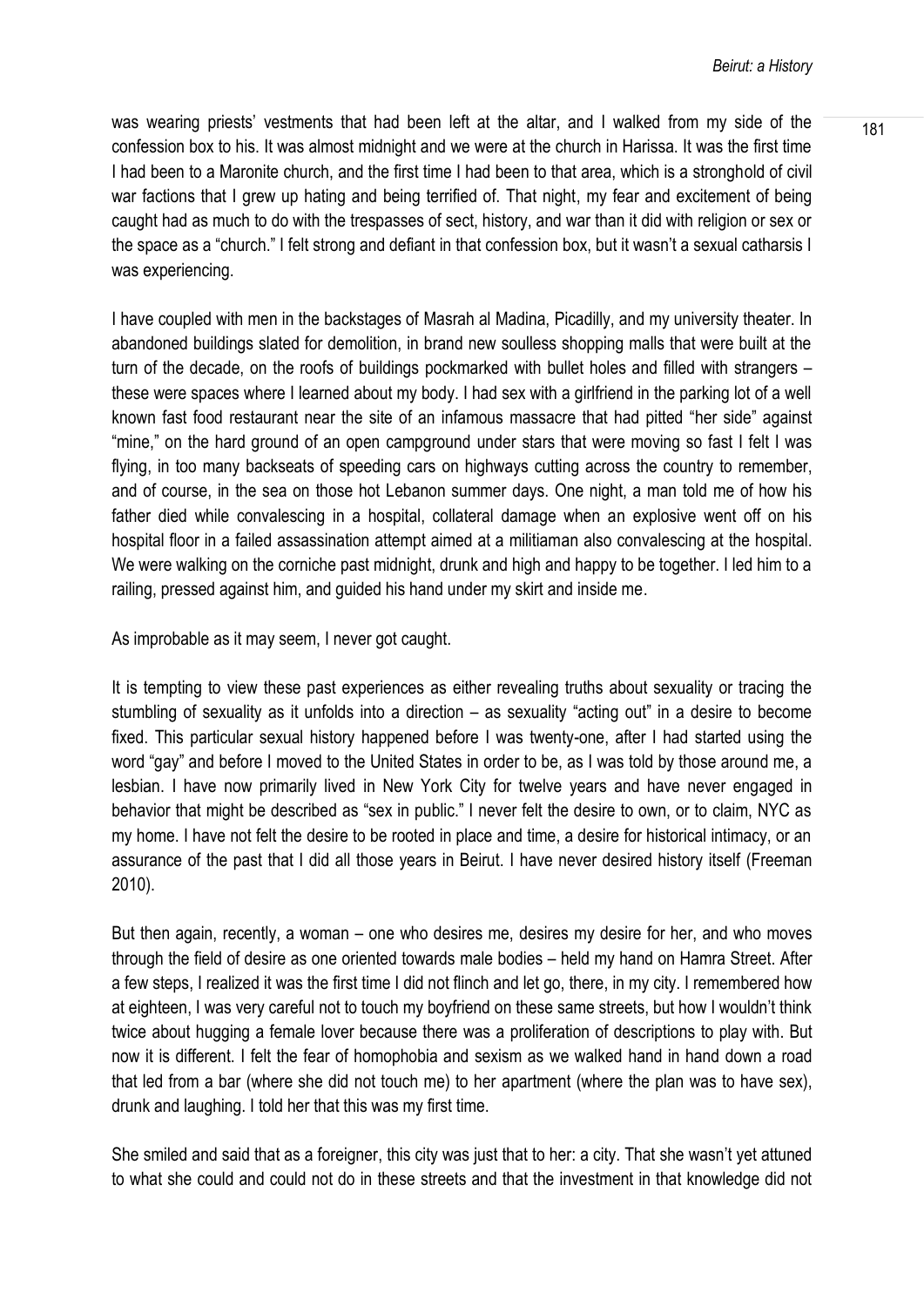182 carry the same weight as it would for me. This homophobic city, she said. She squeezed my fingers and I felt that familiar comforting rush of desire – an assurance of self.

But alongside the blush of excitement on my face and the heat in body at the holding of her hand in public – the intensity of what is now risky behavior, I felt a deep ambivalence – a melancholy.